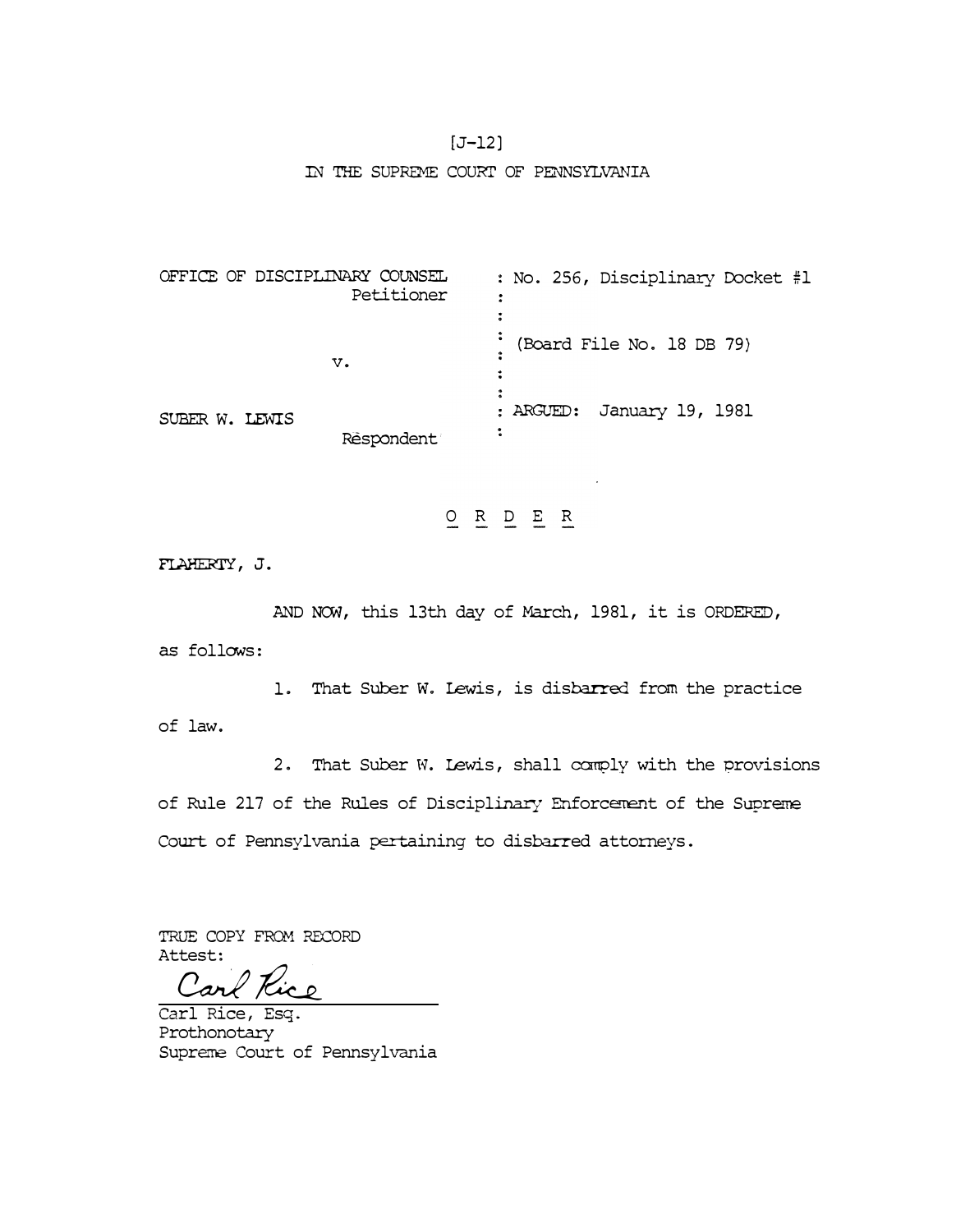# $[J-12]$

## IN THE SUPREME COURT OF PENNSYLVANIA EASTERN DISTRICT

| OFFICE OF DISCIPLINARY<br>COUNSEL, |    |            |   | No. 256 DISCIPLINARY<br>DOCKET No. 1<br>Disciplinary Board File |
|------------------------------------|----|------------|---|-----------------------------------------------------------------|
|                                    |    | Petitioner |   | No. 18 DB 79                                                    |
|                                    | v. |            |   |                                                                 |
| SUBER W. LEWIS,                    |    |            | 2 | ARGUED: January 19, 1981                                        |
|                                    |    | Respondent |   |                                                                 |

#### OPINION OF THE COURT

# MR. JUSTICE FLAHERTY

# FLUE MAR 13 1981

On July 18, 1979, the Office of the Disciplinary Counsel charged Suber w. Lewis (respondent) with serious acts of misconduct involving the commingling and conversion of client funds, misrepresentation, and the neglect and intentional failure properly to represent his client. After hearing, the hearing committee found that respondent had violated DR 1-102 (A) (3} (4) (6); 6-101(A)(3); 7-101(A)(3); 9-102(A) and 9-102(B)(3)(4)<sup>1</sup> and recommended a private reprimand to the Disciplinary Board. The Office of Disciplinary Counsel filed exceptions to the recommendation of the hearing committee asserting that a private reprimand was too lenient and reflected neither the gravity of Respondent's misconduct, his past history of prior informal admonitions, nor Respondent's failure (at that time) to make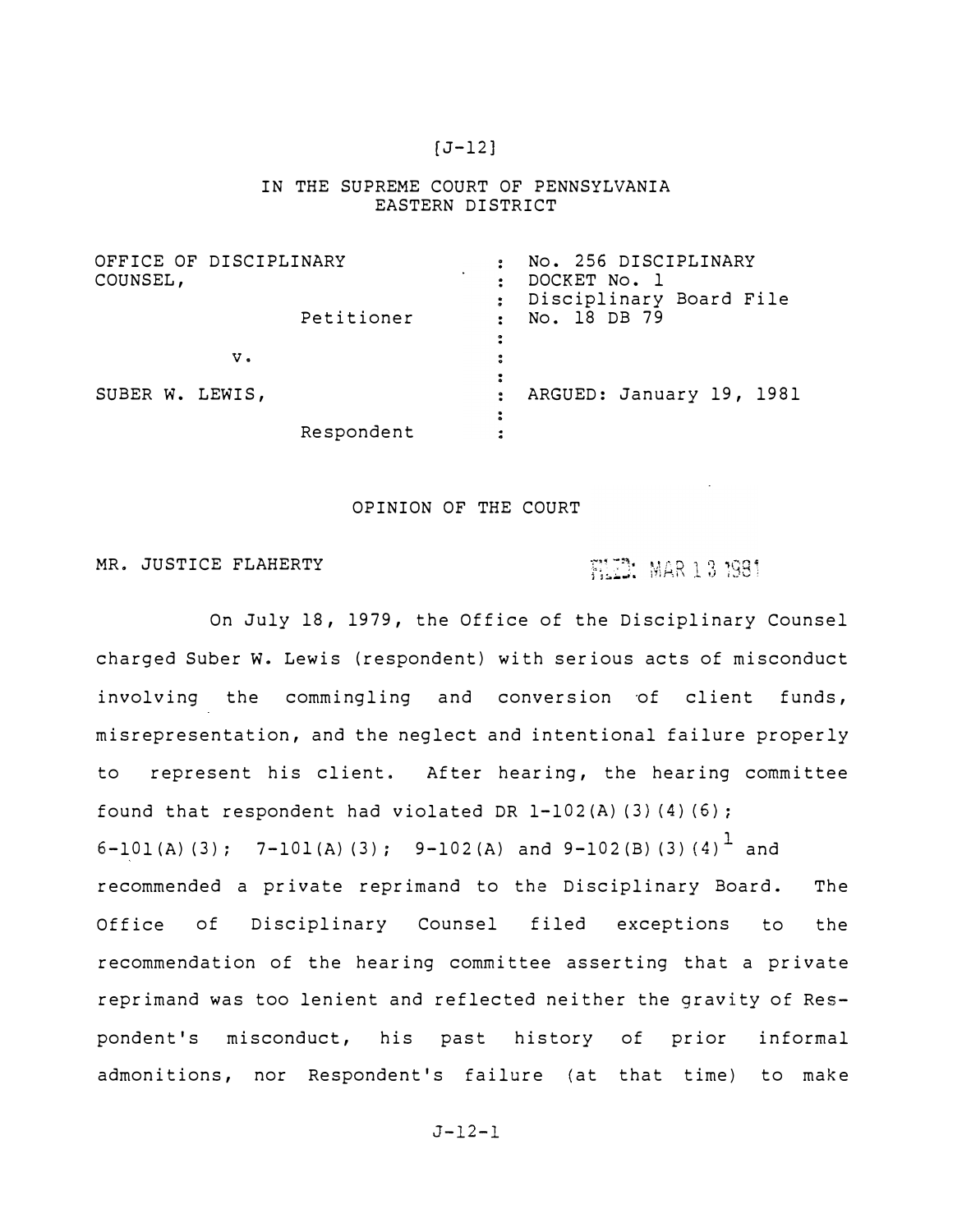restitution.

On May 30, 1980, a three member panel of the Disciplinary Board heard oral argument and on August 26, 1980 the Board filed its Report and Recommendations to this Court recommending that respondent be suspended for two months. On September 22, 1980 we rejected that recommendation and entered an Order suspending respondent forthwith and issued a Rule that respondent show cause why he sould not be disbarred. After a careful review of the entire record in this case, we disbar respondent from the practice of law in the courts of this Commonwealth.

The facts in the case are as follows. Respondent represented Ms. Vernell London in regard to personal injuries she suffered in an automobile accident. The case was to be handled on a contingent fee basis wherein respondent would receive 50% of the balance after medical expenses, expenses of suit, investigation, and witness fees were paid. However, there was no agreement between respondent and Ms. London as to the fee to be charged for processing her no-fault claim. Respondent collected the sum of \$3,954.66 from Ms. London's insurance carrier in payment of nofault benefits under her policy. Approximately \$850.00 of this amount represented payment for medical fees. Respondent then caused Ms. London to endorse and return the insurance check to him, asserting that he would pay the outstanding medical bills and return to Ms. London the balance.

On December 21, 1977, respondent deposited the insurance

 $J-12-2$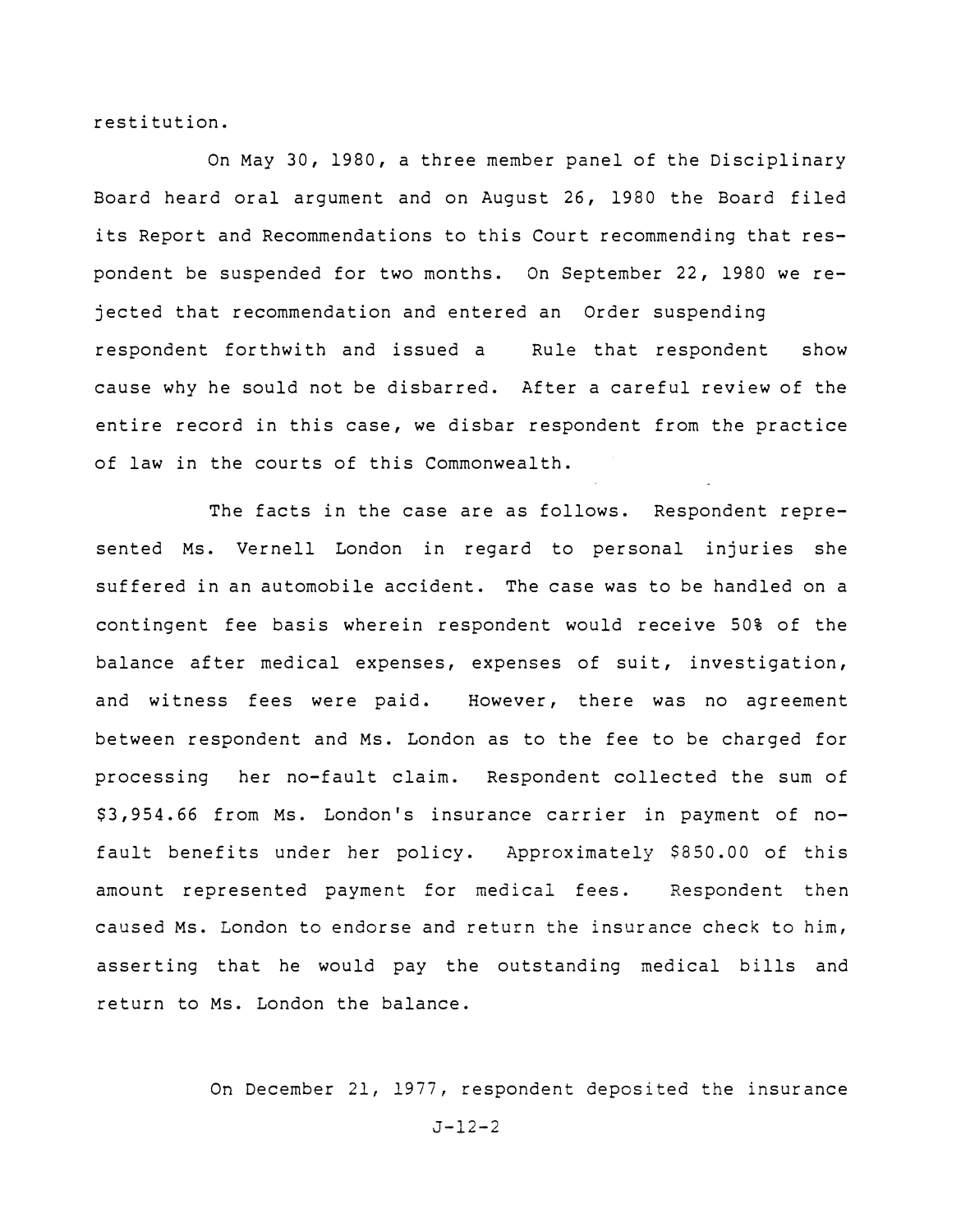check in his personal account and put the money to his personal use. In January and February of 1978, Ms. London made several oral requests for return of her money. In telephone conversations, respondent repeatedly promised payment and claimed that his failure to pay had been an oversight. On July 7, 1978, approximately six months after depositing the insurance check, respondent finally paid Ms. London one-half of the proceeds, improperly retained the other half as legal fees, $^2$ and misrepresented that he had paid the incurred medical bills. Respondent did not tell his client in advance that he intended to retain half of the insurance no-fault payment as legal fees and she never consented to his doing  $so.^3$  On July 14, 1978 Ms. London sent respondent a letter demanding an accounting of the funds remaining in his possession and requesting copies of all papers in her case. Respondent did not respond to this letter although he received it.

It was not until respondent received numerous requests from the doctors, Ms. London, and two attorneys, one representing a doctor and a new attorney representing Ms. London, that, in the summer and fall of 1979, he paid all of the medical bills. As to the other half of the no-fault insurance proceeds in his possession, he did not make restitution of these funds to Ms. London, until May 30, 1980.

On August 30, 1978 and November 15, 1978, respondent received two informal admonitions in matters unrelated to this case for neglect and failure to effect distribution of the assets of two estates.<sup>4</sup> These admonitions occurred at the time when respondent

$$
J-12-3
$$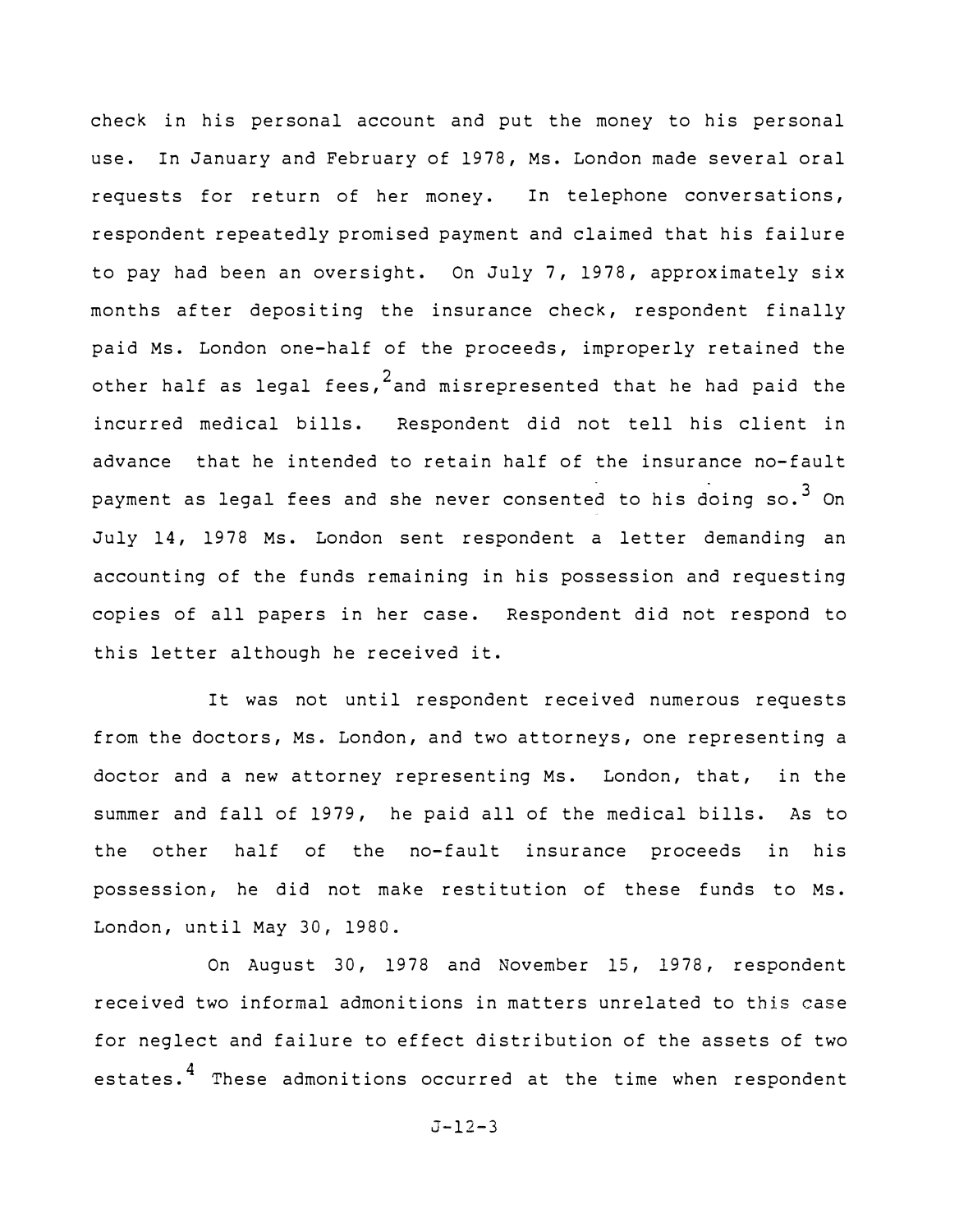was wrongfully withholding repayment of Ms. London's funds and involved the same offense: frustrating the distribution of monies due and owing to clients.

Respondent offers no explanation for his withholding of Ms. London's money and late payment of her bills except that for a time he was disorganized by involvment in two businesses and a business relocation, that he did not know he was forbidden by statute to apply any part of no-fault payments received by his client to a fee for making a claim for no-fault benefits, and that Ms. London consented to his retention of half of the money in her account as anticipated payment of his fee in the liability claim.

The hearing committee found that respondent had violated Disciplinary Rules l-102{A) {3) illegal conduct involving moral turpitude; Rule l-102(A) (4) engaging in conduct involving dishonesty, fraud, deceit or misrepresentation; Rule 1-102 (A} (6) conduct that adversely reflects on ability to practice law; Rule 6-lOl{A) (3) neglect of a legal matter entrusted to him; Rule 7 lOl(A) (3) prejudicial treatment of client; Rule 9-102(A) not preserving identity of funds and property of a client; Rule 9- 102 (B) (3) not maintaining complete records and not rendering appropriate accounting to his client; Rule 9-102 (B) { 4) not promptly paying to the client, as requested, funds in the possession of the lawyer which his client is entitled to receive.

Although our review in attorney disciplinary cases is de novo, and although we are not bound by the findings of either the hearing committee or the Disciplinary Board, except as guidelines

 $J - 12 - 4$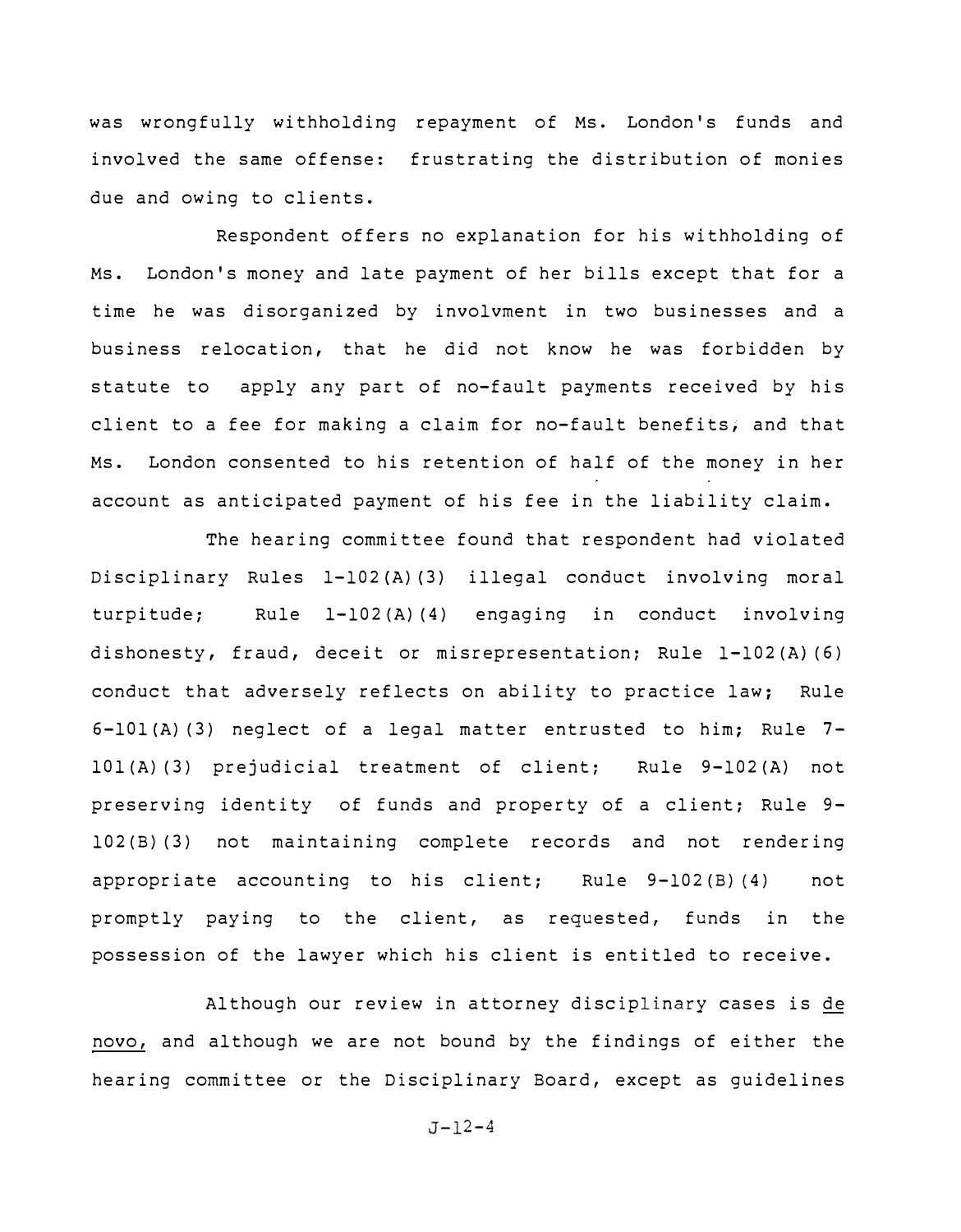for judging the credibility of witnesses, Matter of Green, 470 Pa. 164, 167, 368 A.2d 245 (1977), we can find no reason in this case to disturb the findings of the hearing committee. The question, rather, is the appropriate disciplinary action to be taken as a result of such infractions of the Disciplinary Rules as have been found.

To begin with, we observe that respondent's exculpatory arguments are not helpful to his case. As to his professed ignorance of pertinent. provisions of the no-fault statute, an area in which respondent practiced, it goes without saying that a lawyer will be held to a knowledge of the law in the areas of his practice. Concerning respondent's business or personal difficulties, we have stated:

> The office of an attorney does not permit the attorney's personal pecuniary embarrassments to be solved by unauthorized use of fiduciary funds. Retention of a client's money after demand therefor is ground for disbarment.

Griffith's Case, 321 Pa. 64, 65, 184 A. 76 (1936). Finally, we find unbelievable respondent's assertion that Ms. London consented to his retention of half of the proceeds of the insurance no-fault payment. Respondent's credibility is not bolstered by his contradictory versions of who originated the plan that he keep half of the insurance proceeds.<sup>5</sup>

Our task in cases such as this is to protect the public and to preserve the public confidence in the legal profession and the judicial system. Matter of Leopold, 469 Pa. 384, 394, 366 A.2d

J-12-5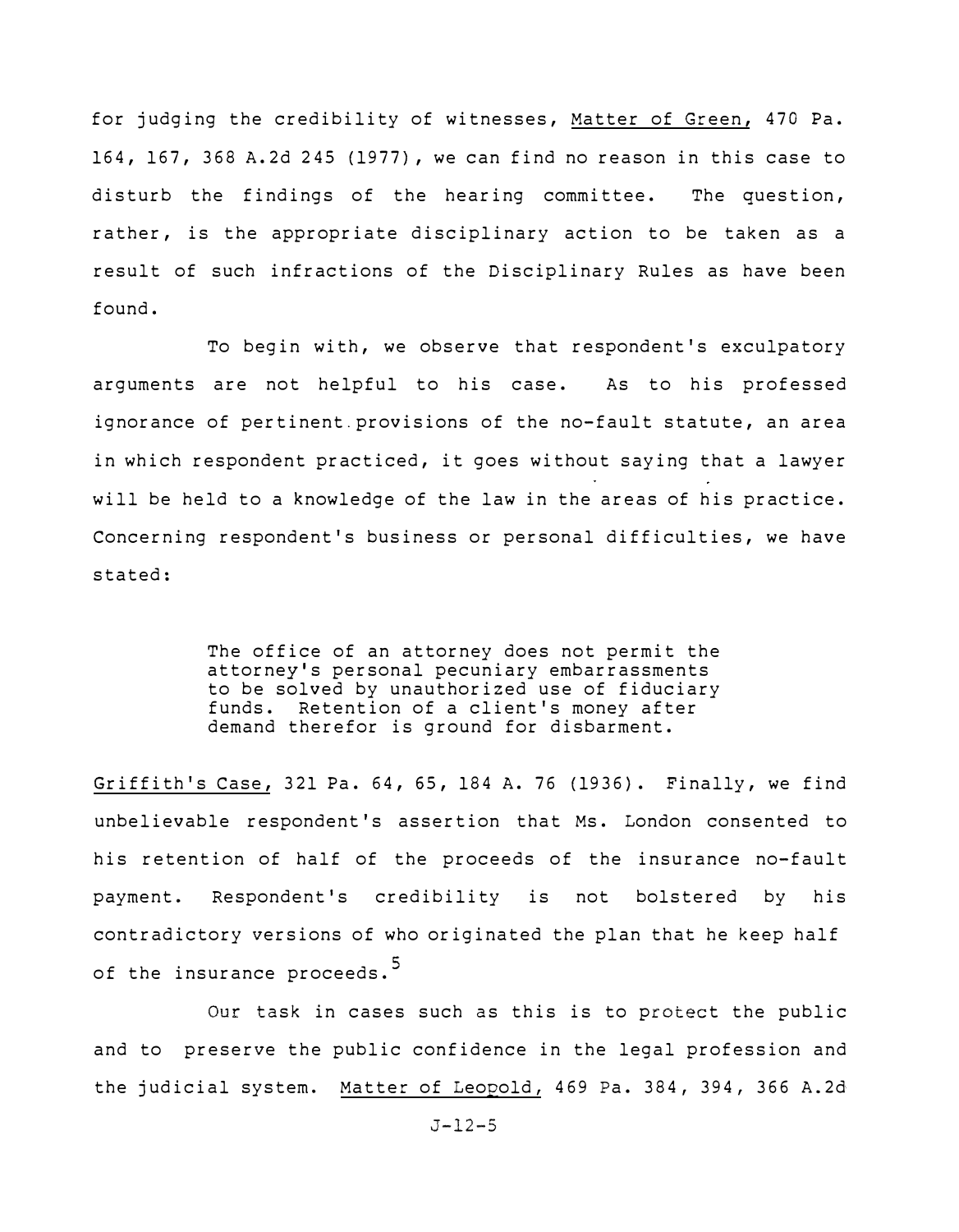227, 231-232 (1976); Office of Disciplinary Counsel v. Grigsby, Pa. , A.2d (filed February 5, 1981); Office of Disciplinary Counsel v. Herman, \_\_\_\_Pa. \_\_\_, \_\_\_\_\_A.2d\_\_\_\_ (filed February 5, 1981). In accomplishing this task we must balance a concern for public welfare with a respect for the substantial interest that an attorney has in continuing his professional involvement in the practice of law:

> "The power of the court to disbar an attorney should be exercised with great caution, but there should be no hesitation in exercising it when it clearly appears that it is demanded for the protection of the public. The court by admitting an attorney to practice endorses him to the public as worthy of confidence in his professional relations, and if he becomes unworthy, it is its duty to withdraw its endorsement: Davies' Case, 93 Pa. 116."

Id. {Footnote omitted}. Our concern for the protection of the public arises from the privileged position occupied by lawyers in relation to the public within the legal sphere. The nature of this position has been articulated by the Maryland Court of Appeals in the case of Maryland State Bar Association, Inc. v. Agnew, cited with approval in Matter of Leopold, supra, affirming the disbarment of former Vice President Spiro T. Agnew:

> Few vocations offer as great a spectrum for good and honorable works as does the legal profession. The attorney is entrusted with the life savings and investments of his clients. He becomes the guardian of the mentally deficient, and potential savior for the accused. He is a fiduciary, a confidant, an advisor, and an advocate. However, the great privilege of serving in all these capacities does not come without the concomitant responsibilities of trust, candor and honesty. In fact, it can be said that

> > $J - 12 - 6$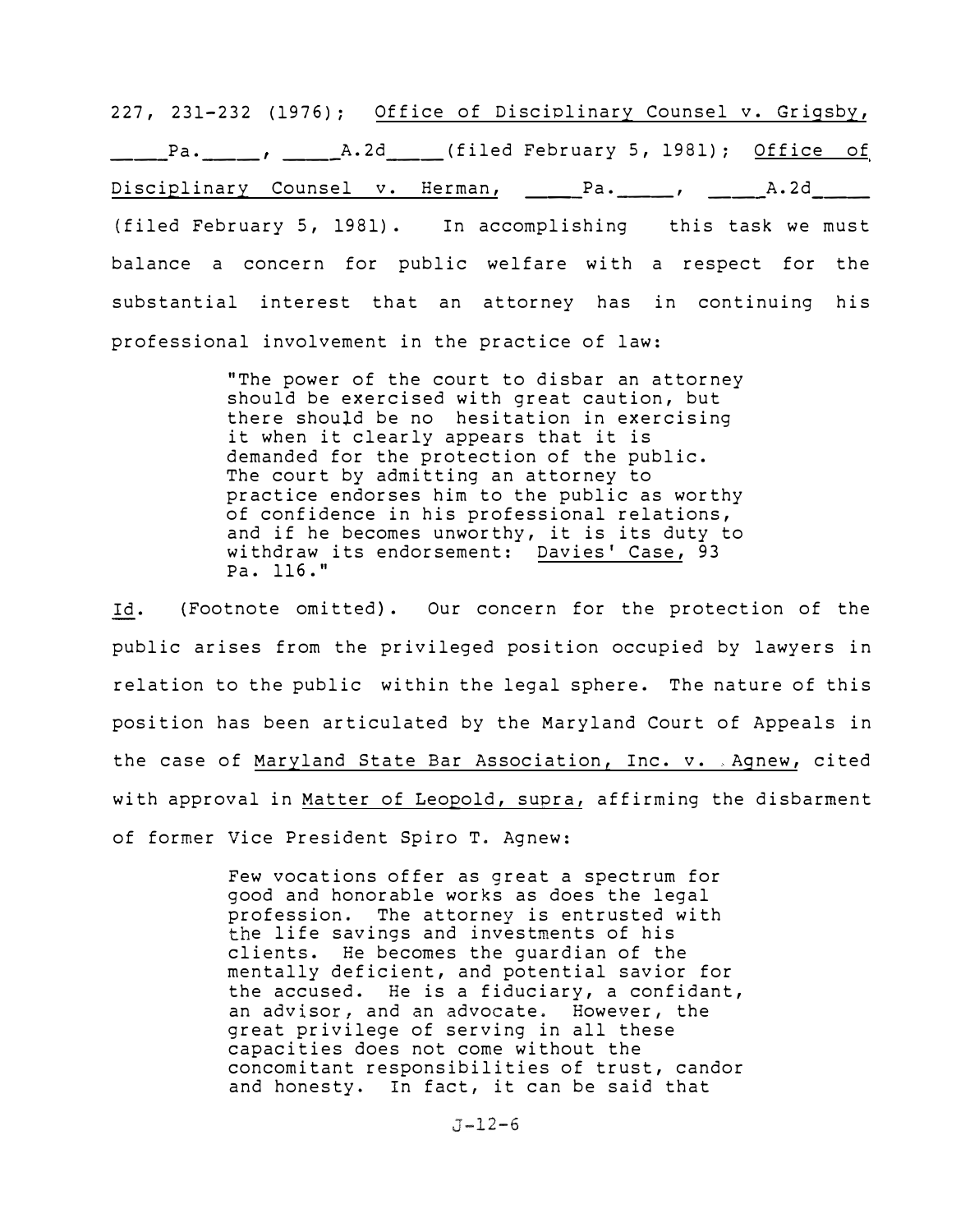the presence of these virtues in members of the bar comprises a large portion of the fulcrum upon which the scales of justice rest. Consequently, an attorney's character must remain beyond reproach.

A court has the duty, since attorneys are its officers, to insist upon the maintenance of the integrity of the bar and to prevent the transgressions of an individual lawyer from bringing its image into disrepute. Disciplinary procedures have been established for this purpose, not for punishment, but rather as *a* catharsis for the profession and a prophylactic for the public. (Emphasis added).

469 Pa. 384, 393, 366 A.2d 227, 231 (1976). Although respondent in this case has made belated restitution, he has also committed grave infractions of the Disciplinary Code and has acted with seeming indifference to the efforts of the Disciplinary Board to restore to Ms. London funds which were due and owing. Such actions cannot be said to be consistent with the high ethical standards of the profession, with a lawyer's fiduciary responsibility to his client, with a character that is beyond reproach, or with truth, candor and honesty.

What we wish to emphasize in this case is that Mr. Lewis's actions involved a breach of public trust. A client must be able to look to his attorney for sound advice; know that the attorney will pursue the client's interests vigorously and effectively; and rest assured that any financial transactions carried out on the client's behalf will be scrupulously honest, will be fully accounted for at the client's request, and will involve full and immediate payment of funds that are due and owing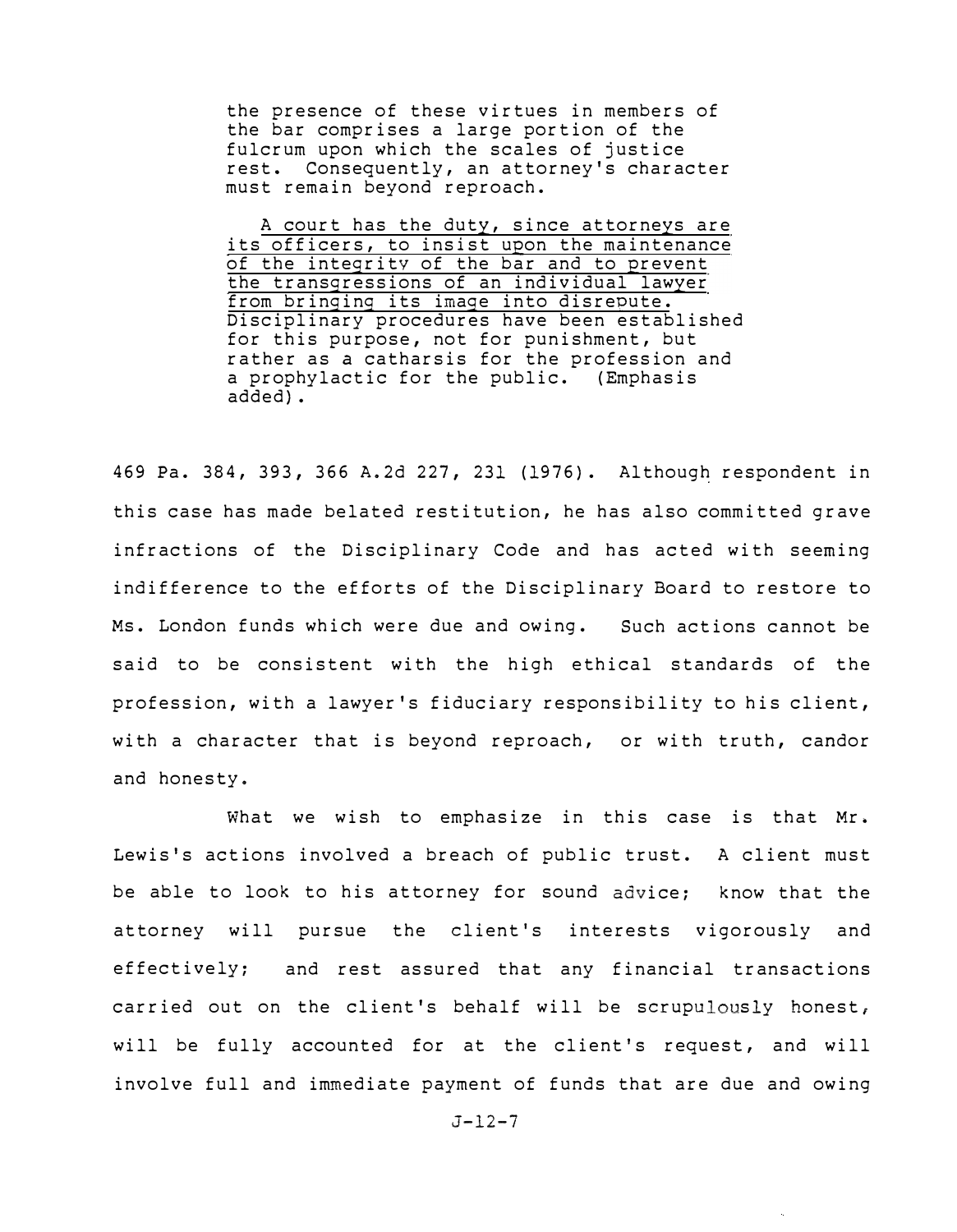the client. This public trust that an attorney owes his client is in the nature of a fiduciary relationship involving the highest standards of professional conduct.<sup>6</sup>As the United States Court of Appeals for the Seventh Circuit put it: "[T]he real question at issue in a disbarment proceeding is the public interest and an attorney's right to continue to practice a profession imbued with public trust." 430 F.2d 347, 349-350 (7th Cir. 1970), cited with approval in Office of Disciplinarv Counsel v. Campbell, 463 Pa. 472, 479, 345 A.2d 616, 620 (1975), cert. den. 424 U.S. 926, (1976).

The record in this case compels the disbarment of Mr. Lewis. Respondent not only has breached the public trust with regard to his handling of the matter entrusted to him by Ms. London, but he has been involved also in other similar acts of misconduct in two unrelated cases during the same time period. Accordingly, the recommendation of the Disciplinary Board for a two month suspension is rejected and Suber w. Lewis is disbarred from the practice of law within the Commonwealth of Pennsylvania.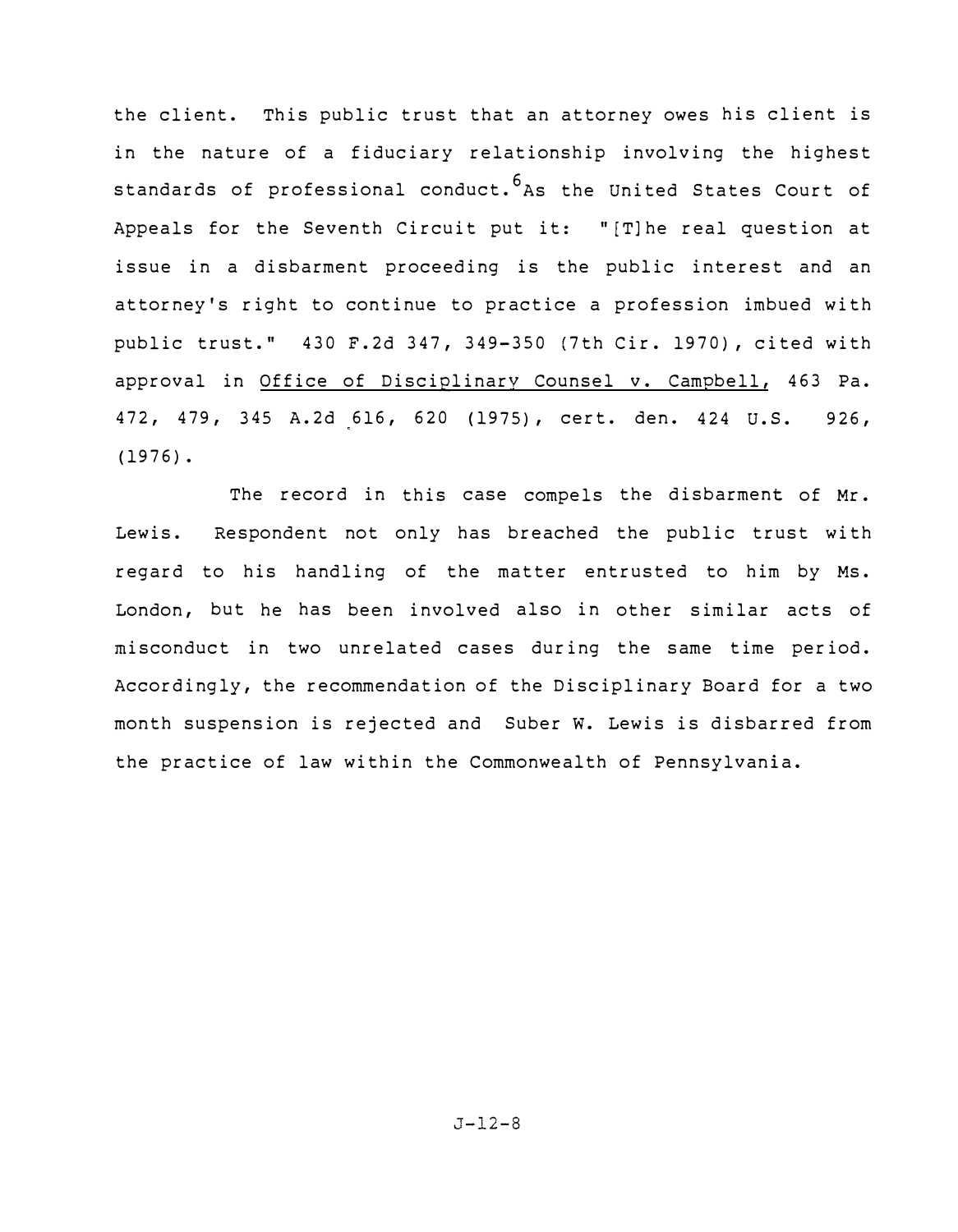# ENDNOTES:

 $1$ The disciplinary violations charged are:

DR-1-102. **Misconduct.**  (A) A lawyer shall not:

(3) Engage in illegal conduct involving moral turpitude. (4) Engage in conduct involving dishonesty, fraud, deceit, or misrepresentation.

(6) Engage in any other conduct that adversely reflects on his fitness to practice law.

> DR-6-101. **Failing to Act Competently.**  (A) A lawyer shall not: (3) Neglect a legal matter entrusted to him.

DR-7-101. **Representing a Client Zealously.** 

{A) A lawyer shall not intentionally:

(3) Prejudice or damage his client during the course of the professional relationship, except as required under DR7-102{B).

DR-9-102. **Preserving Identity of Funds and Property of a Client.** 

(A) All funds of clients paid to a lawyer or law firm, other than advances for costs and expenses, shall be deposited in one or more identifiable bank accounts maintained in the state in which the law office is situated and no funds belonging to the lawyer or law firm shall be deposited therein except as follows:

(1) Funds reasonably sufficient to pay bank charges may be deposited therein.

(2) Funds belonging in part to a client and in part presently or potentially to the lawyer or law firm must be deposited therein, but the portion belonging to the lawyer or law firm may be withdrawn when due unless the right of the lawyer or law firm to receive it is disputed by the client, in which event the<br>disputed portion shall not be withdrawn until the dispute is portion shall not be withdrawn until the dispute is finally resolved.

(B) A lawyer shall:

(3) Maintain complete records of all funds, securities, and other properties of a client coming into the possession of the lawyer and render appropriate accounts to his client regarding them.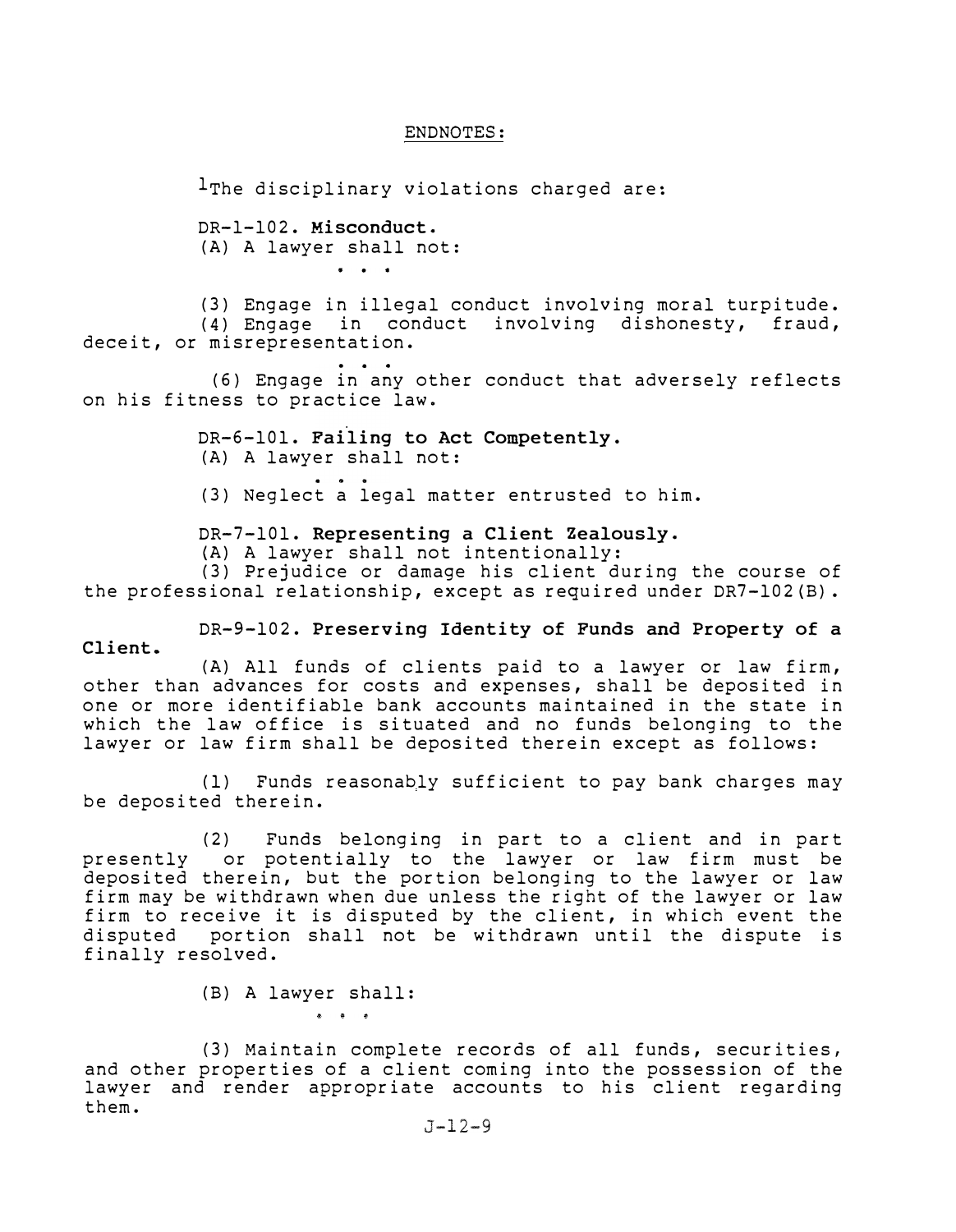(4) Promptly pay or deliver to the client as requested by<br>the funds, securities, or other properties in the a client the funds, securities, or other properties in possession of the lawyer which the client is entitled to receive.

2<br>See 40 Pa.C.S.A. \$1009.107 and 40 Pa.C.S.A. \$1009.602 (Supp. 1980-1981)

§1009.107 Attorney's fees and costs

Fees of claimant's attorney.

(1) If any overdue no-fault benefits are paid by the obligor after receipt by the obligor of notice of representation of a claimant in connection with a claim or action for the payment of no-fault benefits, a reasonable attorney's fee (based on actual<br>time expended) shall be paid by the obligor to such attorney. No time expended) shall be paid by the obligor to such attorney. part of the attorney's fee for representing the claimant in connection with such claim or action for no-fault benefits shall be charged or deducted from benefits otherwise due to such claimant and no part of such benefits may be applied to such fee.

(2) If, in any action by a claimant to recover no-fault benefits from an obligor, the court determines that the claim or any significant part thereof is fraudulent or so excessive as to have no reasonable foundation, the court may award the obligor's attorney a reasonable fee based upon actual time expended. The court, in such case, may direct that the fee shall be paid by the claimant or that the fee may be treated in whole or in part as an offset against any benefits due or to become due to the claimant.

(3) If, in any action by a claimant to recover no-fault benefits from an obligor, the court determines that the obligor has denied the claim or any significant part thereof without reasonable foundation, the court may award the claimant's attorney a reasonable fee based upon actual time expended.

Act of July 19, 1974, P.L. 489, No. 176 Art. I Sec. 107.

# §1009.602 Excessive charges

Any person who charges, demands, receives or collects for hospital or medical products, services or accomodations rendered in the treatment of an injured person or for rehabilitative occupational training or for legal services rendered in connection with a claim for basic loss benefits, any amount in excess of that authorized by this act with awareness that the charge is in excess of that authorized is guilty of a misdemeanor and upon conviction may be fined not less than one hundred dollars (\$100) or more than five hundred dollars (\$500)or may be imprisoned for not more than six months or both.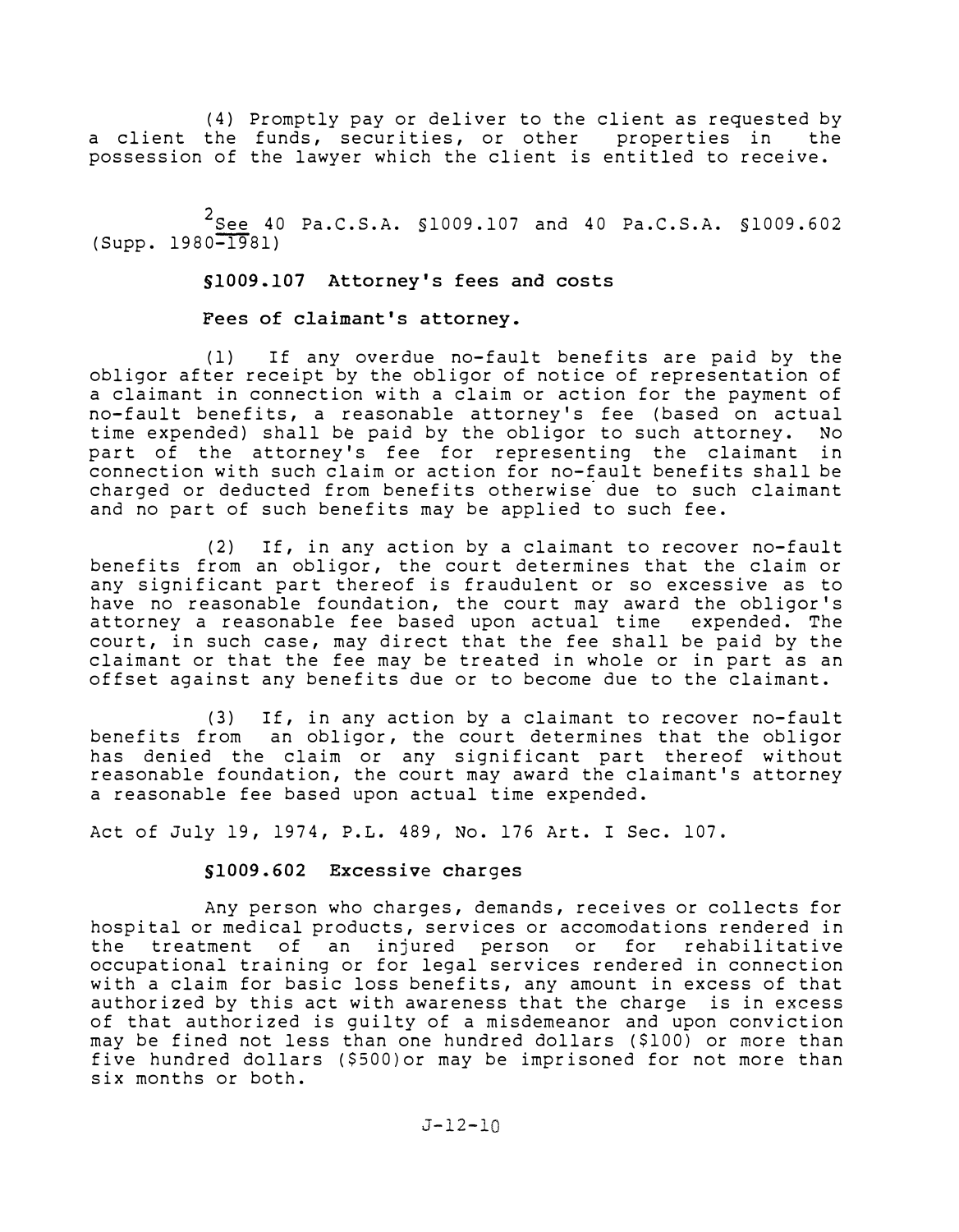Act of July 19, 1974, P.L. 489 No. 179 Art.VI Sec. 602.

<sup>3</sup>The respondent in his testimony during the November 27, 1979 hearing stated that Ms. London suggested that he take one-half<br>of the balance of the no-fault insurance proceeds. This of the balance of the no-fault insurance proceeds. contradicted respondent's earlier written statement in his December 13, 1978 letter to the Disciplinary Board that he, not Ms. London, initiated the plan to divide the balance equally.

<sup>4</sup>The August 30, 1978 admonition concerned respondent's handling of the Estate of Victoria Williams, who died testate on December 24, 1974. Respondent filed an inventory in connection with this estate on or about May 12, 1976, and on or about January 14, 1977 paid inheritance taxes and interest assessed against the estate in the amount of \$271.45. Between January of 1977 and March 27, 1978, the date the Disciplinary Board's file was opened, respondent took no further action to complete the estate, even though he had received a written request in January of 1978 to make distribution.

The November 15, 1978 admonition concerned respondent's actions as attorney for the Estate of Hanna J. Cooper, who died testate on September 6, 1973. An initial complaint about respondent's handling of this estate was sent to him by the Disciplinary Board on November 4, 1976. Later that month respondent advised the Disciplinary Board that he was preparing the first and final account for this estate and would file it in time for the next Orphans' Court audit. Accordingly, in January, 1977 the complaint against respondent concerning the administration of this estate was dismissed based on respondent's representations that the matter would be concluded shortly. In spite of these representations, the first and final account was not filed until September 12, 1977. Although the Office of Disciplinary Counsel requested information as to the status of the estate by letters dated January 13, 1977, July 7, 1977 and September 15, 1977, no response to these letters was received until September 22, 1977, when respondent advised that he would make final distribution and close the estate when the court filed its adjudication. The court filed its adjudication on April 6, 1978. Respondent represented that he would make final distribution within a few days of the filing of the adjudication in a letter to the complainant's attorney dated April 12, 1977. However, as of July 31, 1978, the date of the opening of the Disciplinary Board's file, he had not made final distribution in the estate.

<sup>5</sup>See note 3, <u>supra.</u>

 $^6$ Black's Law Dictionary (4th "fiduciary" as follows (citations omitted): Ed. 1951) defines